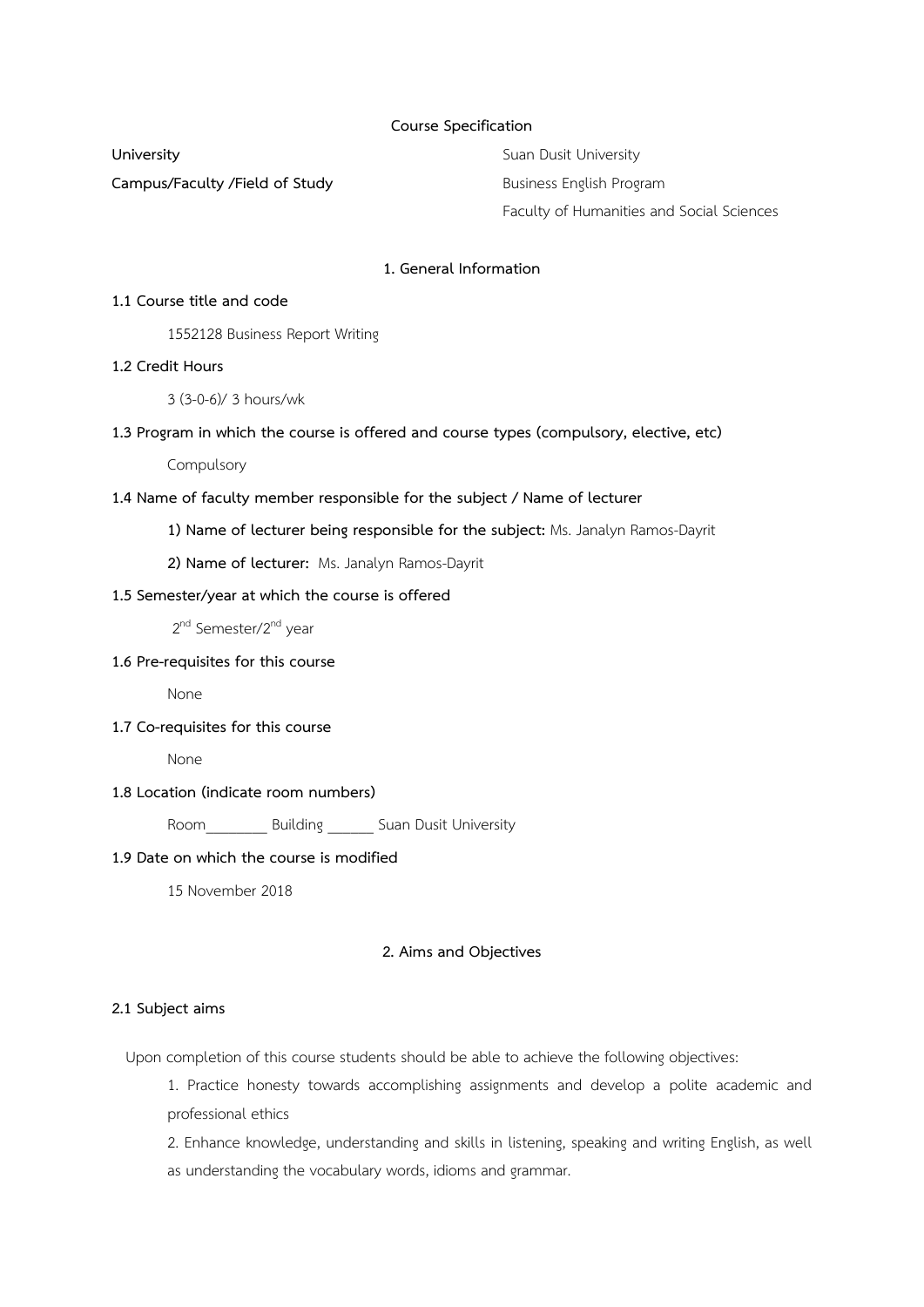3. Improve skills to establish creativity, communicate information clearly and to persuade or influence the audience.

4. Work and be responsible for the assigned task, duties and roles in the workgroup.

5. Get some expert advice in using of information technology to search for data presentation and communication.

## **2.2 Purpose for developing/modifying the course**

 To develop student's ability in writing sentence in a format, including the use of vocabulary and idioms in writing a business report appropriately and to have the ability to use English as a standard framework, assessing language proficiency standards, Common European framework of Reference for Languages Framework (CEFR).

## **3. Course Management**

### **3.1. Course description**

Important elements of business report writing will help you plan, structure, and write a basic report. Practice using vocabulary words, phrases and expressions in writing business reports.

### **3.2. Teaching Hours per semester**

| Lecture / Practice hours | Additional Teaching<br><b>Hours</b> | Training / Field work | Self-study |
|--------------------------|-------------------------------------|-----------------------|------------|
| 45                       | 45                                  |                       | 90         |

### **3.3. Additional Private Study or Learning Hours**

Students can contact the teacher online through chat on social network applications or through phone calls from 8am until 5pm.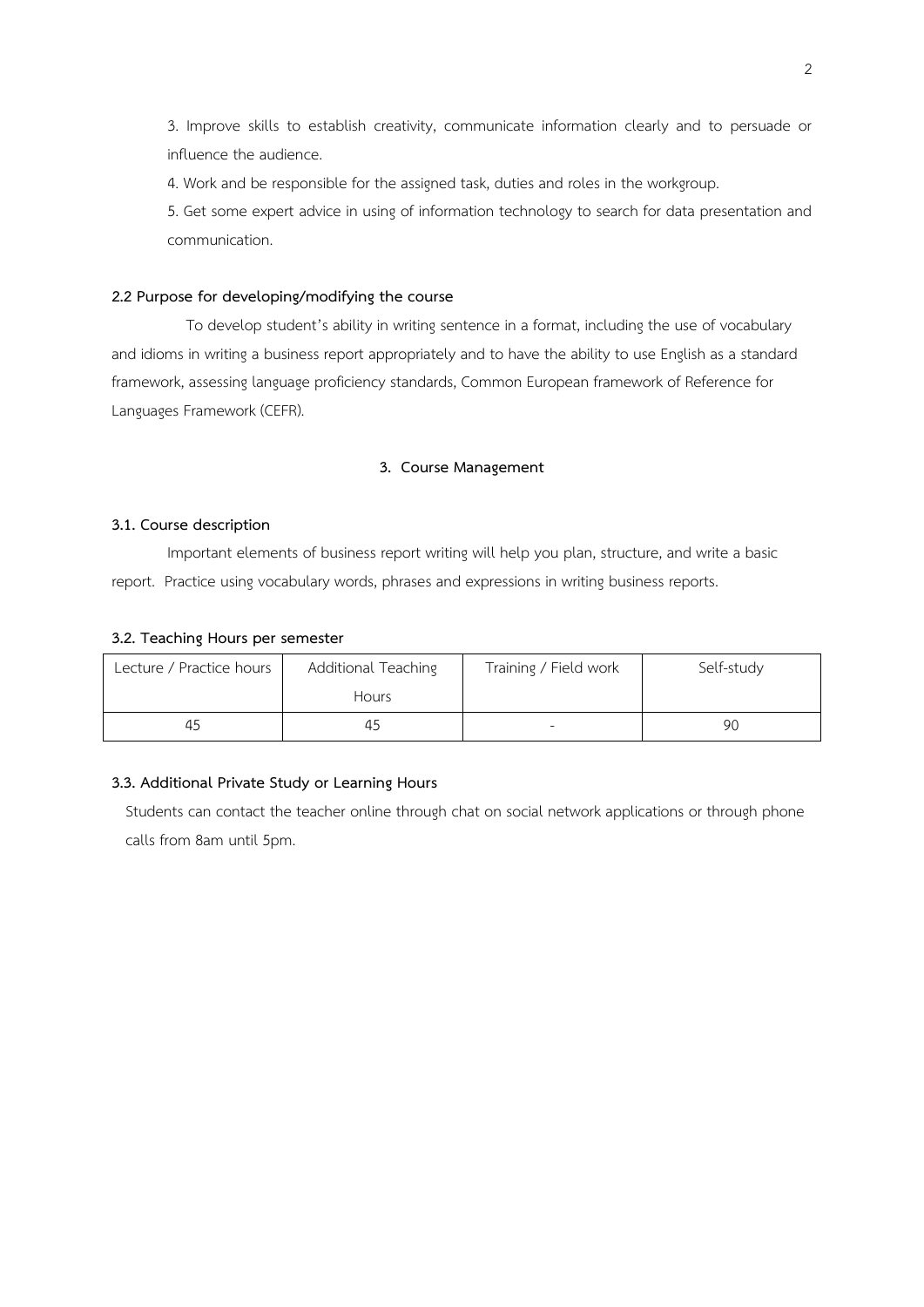| Learning Outcomes Being<br>Developed | <b>Teaching Strategies</b>          | Methods of Assessment                 | Assessment<br>Week | Proportion of<br>Assessment |
|--------------------------------------|-------------------------------------|---------------------------------------|--------------------|-----------------------------|
| 1. Develop self-discipline,          | 1. Take on time attendance, check   | 1. On time attendance in every        | $1 - 15$           | 10%                         |
| punctuality and responsibilities     | assignments and give weekly tests   | class                                 |                    |                             |
| 2. Show honesty in the assigned      | 2. Check assignments and grade      | 2. Regular grading of assignments     |                    |                             |
| tasks                                | weekly tests thoroughly             | and tests                             |                    |                             |
| 3. Conform to rules and regulations  | 3. Set guidelines for proper        | 3. Rubric for guidelines for behavior |                    |                             |
| 4. Have academic and                 | behavior and assign points          | 4. Lecture on rules and regulations   |                    |                             |
| professional ethics                  | accordingly                         | and one to one chat with students     |                    |                             |
|                                      | 4. Explain rules and regulations    | if necessary                          |                    |                             |
|                                      | clearly and ask for justifying      |                                       |                    |                             |
|                                      | inappropriate behavior or action    |                                       |                    |                             |
| 1. Have an understanding of an       | 1. Discussions, videos, pair and    | 1. Class activities, exercises and    | Week 2, 6, 8,      | 50%                         |
| acquired skill of English in         | group work                          | interviews                            | 10, 12, 14 and     |                             |
| listening, speaking, reading and     | 2. Lectures, discussions, pair and  | 2. Weekly individual and group        | 16                 |                             |
| writing                              | group work                          | tests and activities                  |                    |                             |
| 2. Have knowledge in the field of    | 3. Lectures and videos              | 3. Class tests and interviews         |                    |                             |
| <b>Business English covering</b>     | 4. Lectures, videos and power point | 4. Exercises and discussions          |                    |                             |
| vocabulary, grammar and              | presentations                       |                                       |                    |                             |
| expressions;                         |                                     |                                       |                    |                             |
| 3. Have basic knowledge of           |                                     |                                       |                    |                             |

# **4. Development of Learning Outcome in Domains of Learning**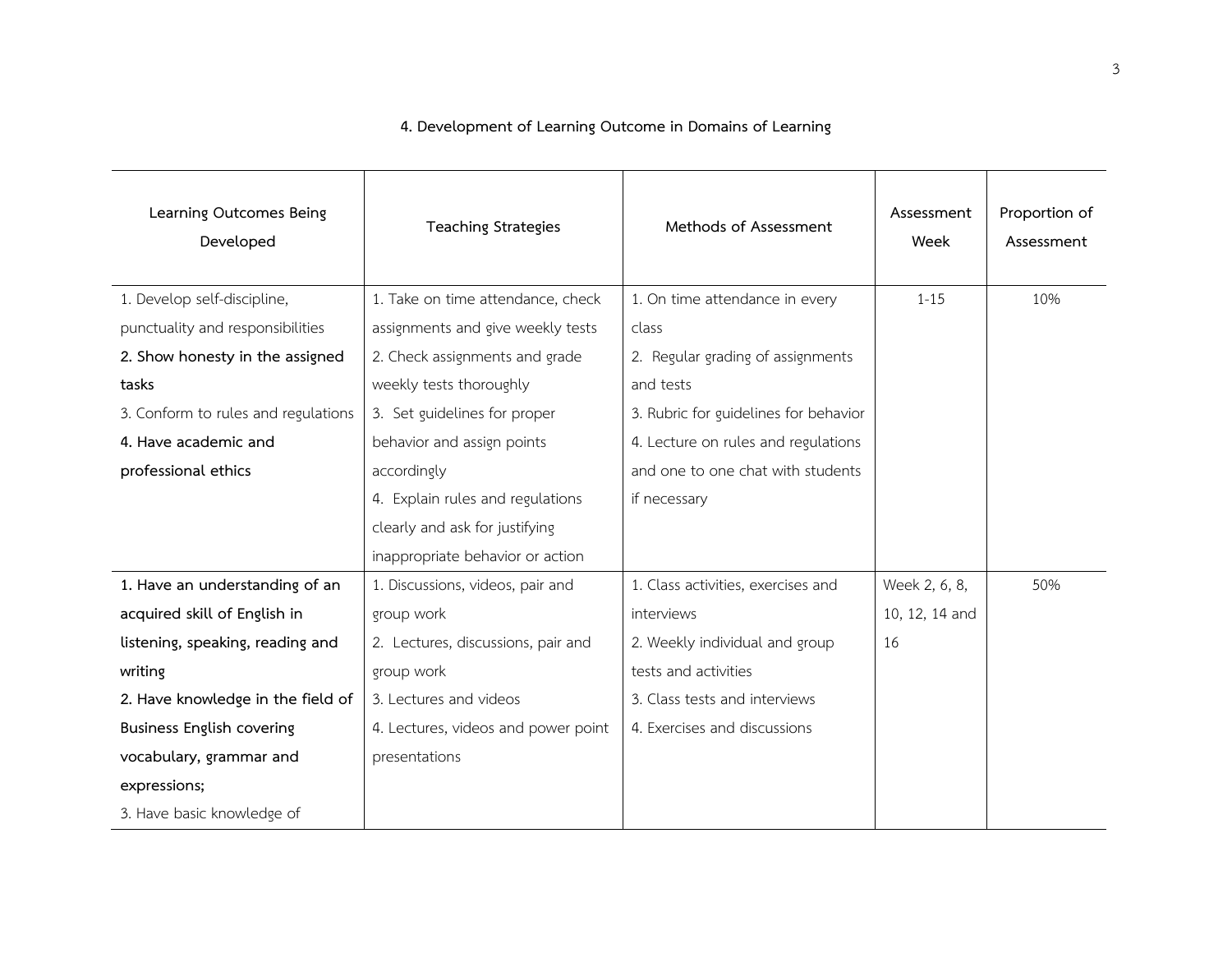| business;                         |                                         |                                        |             |     |
|-----------------------------------|-----------------------------------------|----------------------------------------|-------------|-----|
| 4. Have integrated knowledge in   |                                         |                                        |             |     |
| other related disciplines         |                                         |                                        |             |     |
| 1. Have the ability to search for | 1. Class discussions on finding up-to-  | 1. Interactive talks and eliciting     | Week 14 and | 20% |
| and integrate up-to-date          | date information                        | information                            | 16          |     |
| information and new               | 2. Class activities based on            | 2. Pair work, group and class          |             |     |
| technology;                       | situations in real life                 | exercises                              |             |     |
| 2. Think creatively and have the  | 3. Assign problems using real life      | 3. Assign exercises in pairs and       |             |     |
| ability to apply knowledge        | simulations                             | groups                                 |             |     |
| appropriately;                    | 4. Lectures, class discussions and      | 4. Elicit information and answers      |             |     |
| 3. Be able to think, analyze and  | exercises                               | from discussions and exercises         |             |     |
| solve problems systematically;    |                                         |                                        |             |     |
| 4. Synthesize original body of    |                                         |                                        |             |     |
| knowledge                         |                                         |                                        |             |     |
| 1. Have cooperative               | 1. Have group and class discussions     | 1. Provide feedback during and         | $1 - 15$    | 10% |
| interpersonal skills and respect  | 2. Interactive talks in class involving | after discussions                      |             |     |
| for the rights and opinions of    | all students                            | 2. Provide opportunity for equal       |             |     |
| others;                           | 3. Group discussions with rotating      | participation and healthy              |             |     |
| 2. Communicate effectively        | group leaders                           | discussions                            |             |     |
| 3. Work, and be responsible for   |                                         | 3. Assign points to group leaders      |             |     |
| the assigned work, duties and     |                                         | and individual members for             |             |     |
| roles in the workgroup.           |                                         | responsibility and<br>participation in |             |     |
|                                   |                                         | discussions                            |             |     |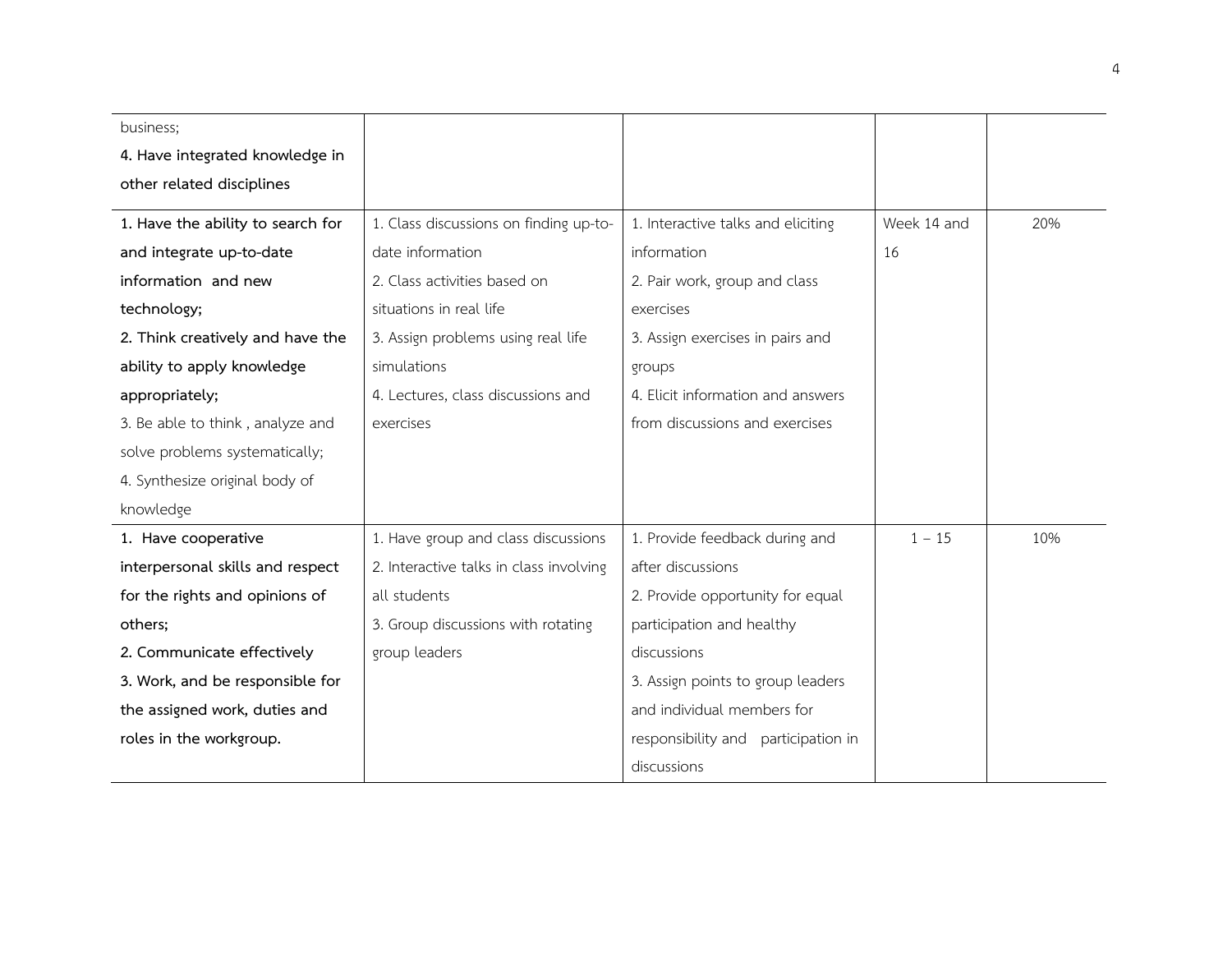| 1.Be able to use information     | 1. Assign exercises involving       | 1. Individual and group        | $1 - 15$ | 10% |
|----------------------------------|-------------------------------------|--------------------------------|----------|-----|
| technology to search for         | researching information on the      | presentations                  |          |     |
| information and present work     | internet                            | 2. Online exercises and        |          |     |
| 2. Use information technology    | 2. Create Facebook and email        | assignments                    |          |     |
| for communication                | groups, and use mobile apps         | 3. Monthly Individual          |          |     |
| 3. Calculate and analyze basic   | 3. Assign minor research work       | presentations                  |          |     |
| quantitative data                | 4. Assign exercises for finding and | 4. Weekly individual and group |          |     |
| 4. Calculate and process data by | presenting information from the     | tests                          |          |     |
| using computer applications      | internet                            |                                |          |     |
|                                  |                                     |                                |          |     |

# **5. Teaching Plan and Evaluation**

## **5.1 Teaching Plan**

| Week<br>(Hour/s | Content                        | Teaching Activities                      | Materials                     | Evaluation               | Lecturer |
|-----------------|--------------------------------|------------------------------------------|-------------------------------|--------------------------|----------|
|                 | Introduce the course,          | - Explain the course syllabus, course    | - Use the OHP, laptop, video, | -Evaluate students       | Jana     |
| (3 hrs.)        | learning activities and        | overview and objectives                  | textbook, power point slides  | about expectation and    | Ramos-   |
|                 | evaluation                     | - Hand-outs and visual aids.             | in discussing the course      | goals thru participation | Dayrit   |
|                 | Introduce elements of          | - Let the students participate by giving | syllabus                      | (10%)                    |          |
|                 | <b>Business Report Writing</b> | their views, expectations and comments   |                               |                          |          |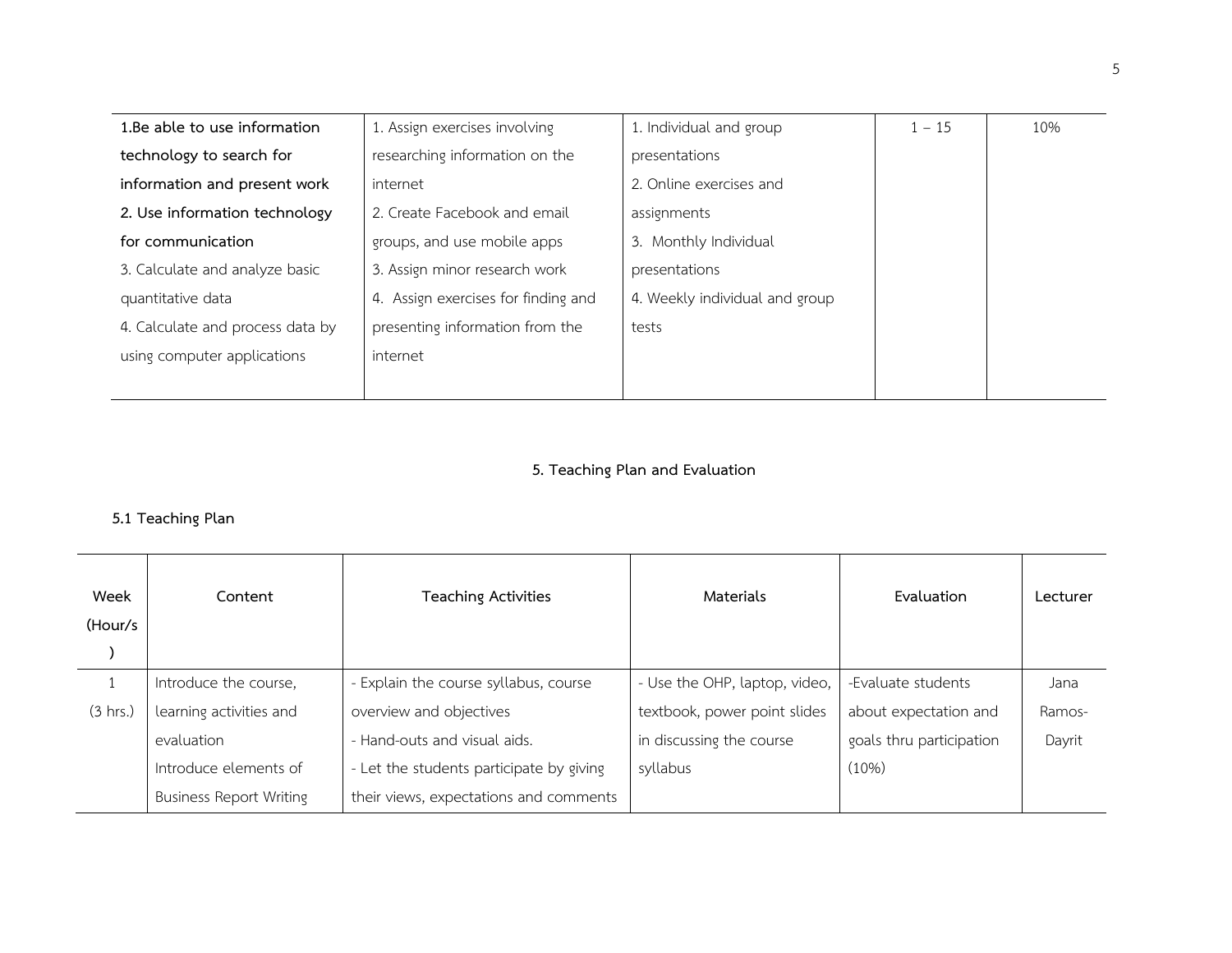| 2        | Types of Sentences        | - Enumerate and discuss the different        | - Use the OHP, laptop, video, | - Evaluate students thru   | Jana   |
|----------|---------------------------|----------------------------------------------|-------------------------------|----------------------------|--------|
| (3 hrs.) |                           | types of sentences                           | textbook, power point slides  | in-class exercises (book   | Ramos- |
|          |                           | - Let the students practice writing          | for the discussion            | activities) and short quiz | Dayrit |
|          |                           | different types of sentences                 |                               | (10%)                      |        |
|          |                           | - Initiate in-class exercises and short quiz |                               |                            |        |
|          |                           | at the end of the class                      |                               |                            |        |
| 3        | <b>Transition Markers</b> | - Explain the transition markers (words,     | - Use the OHP, laptop, video, | Evaluate students thru     | Jana   |
| (3 hrs.) |                           | phrases, transition between paragraph        | textbook, power point slides  | in-class exercises (book   | Ramos- |
|          |                           | and signal words)                            | for the discussion            | activities) and class      | Dayrit |
|          |                           | - Let students identify the different        |                               | participation (10%)        |        |
|          |                           | transitional words and phrases               |                               |                            |        |
|          |                           | - Encourage the students answering the       |                               |                            |        |
|          |                           | book activities                              |                               |                            |        |
| 4        | Vocabulary and            | - Describe and discuss vocabulary and        | - Use the OHP, laptop, video, | - Evaluate students thru   | Jana   |
| (3 hrs.) | Expressions in Writing    | expressions in business report writing       | textbook, power point slides  | in-class exercises (book   | Ramos- |
|          | <b>Business Reports</b>   | - Let the students participate in class      | for the discussion            | activities) and short quiz | Dayrit |
|          |                           | discussion by initiating individual          |                               | (10%)                      |        |
|          |                           | question and answer session to test          |                               |                            |        |
|          |                           | their understanding                          |                               |                            |        |
|          |                           | - Practice writing sentences using the       |                               |                            |        |
|          |                           | vocabulary and expressions                   |                               |                            |        |
|          |                           | - Encourage students to give questions       |                               |                            |        |
|          |                           | and responses before the in-class            |                               |                            |        |
|          |                           | exercises and short quiz                     |                               |                            |        |
|          |                           |                                              |                               |                            |        |
|          |                           |                                              |                               |                            |        |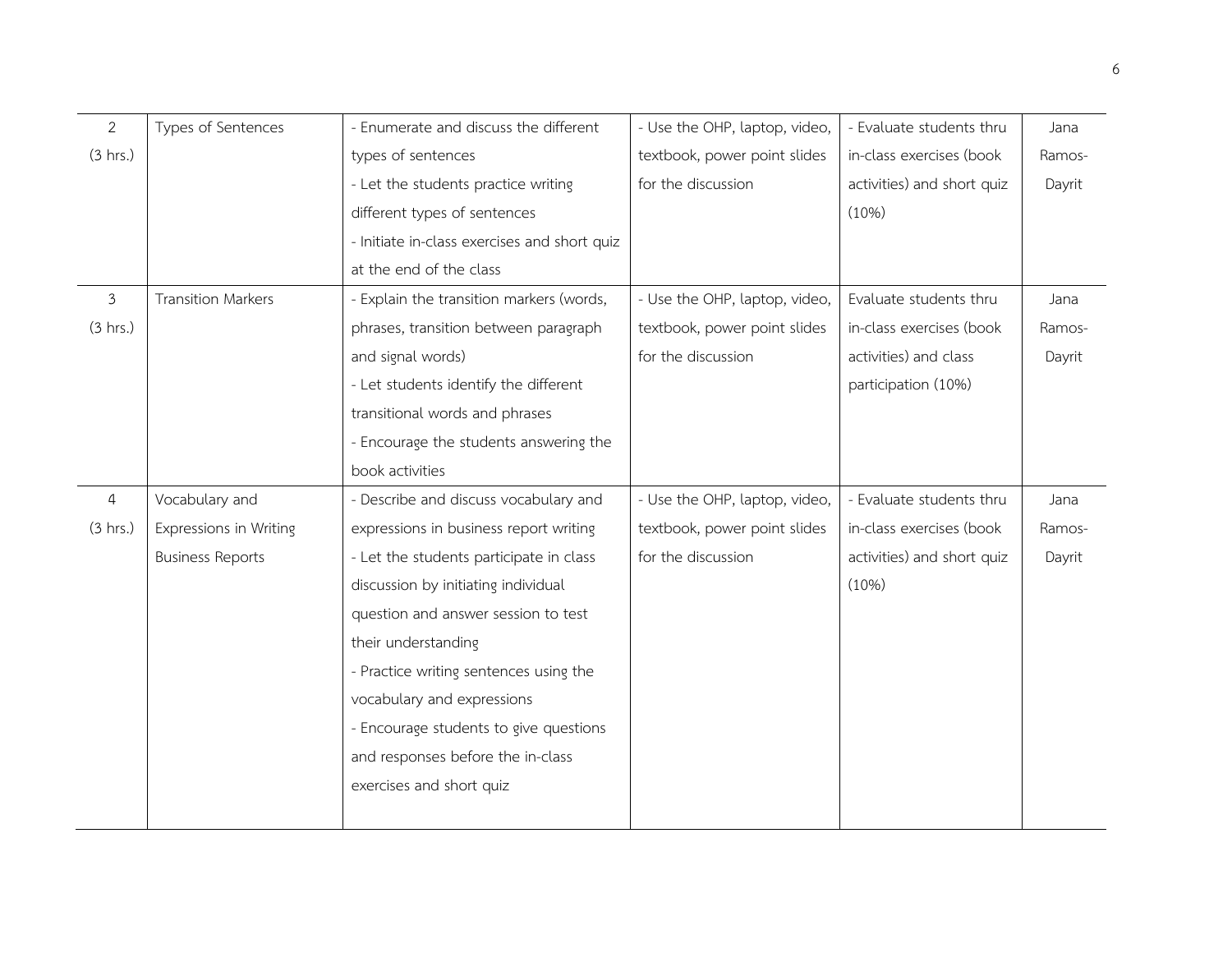| 5                  | Topic                       | - Explain the Topic and the Topic          | - Use the OHP, laptop, video, | - Evaluate students thru   | Jana   |
|--------------------|-----------------------------|--------------------------------------------|-------------------------------|----------------------------|--------|
| (3 hrs.)           | Topic Sentence              | sentence                                   | textbook, power point slides  | in-class exercises (book   | Ramos- |
|                    |                             | - Let the students participate in class    | for the discussion            | activities), participation | Dayrit |
|                    |                             | discussion                                 |                               | and group activities       |        |
|                    |                             | - Let students practice writing topic and  |                               | (10%)                      |        |
|                    |                             | topic sentences                            |                               |                            |        |
|                    |                             | - Encourage students to form a group       |                               |                            |        |
|                    |                             | then discuss and answer the book           |                               |                            |        |
|                    |                             | activities                                 |                               |                            |        |
| 6                  | <b>Supporting Sentences</b> | - Discuss what are the Supporting and      | - Use the OHP, laptop, video, | - Evaluate students thru   | Jana   |
| (3 hrs.)           | Concluding Sentence         | Concluding sentences                       | textbook, power point slides  | in-class exercises (book   | Ramos- |
|                    | (continuation)              | - Let the students read the sentences      | for the discussion            | activities) 10 %)          | Dayrit |
|                    |                             | and encourage them to give their views     |                               | - Evaluate students thru   |        |
|                    |                             | and in doing the in-class exercises        |                               | situations in a group      |        |
|                    |                             | - Let students work in group for in        |                               | work activity and short    |        |
|                    |                             | identifying the different kinds of         |                               | quiz (10%)                 |        |
|                    |                             | sentences                                  |                               |                            |        |
|                    |                             | - Let students practice writing topic,     |                               |                            |        |
|                    |                             | supporting and concluding sentences        |                               |                            |        |
|                    |                             | - A short quiz will be given at the end of |                               |                            |        |
|                    |                             | class                                      |                               |                            |        |
| $7 - 8$            | Descriptive Paragraph       | - Explain the Descriptive paragraph        | - Use the OHP, laptop, video, | - Evaluate students thru   | Jana   |
| $(6 \text{ hrs.})$ |                             | - Let the students participate in class    | textbook, power point slides  | in-class exercises (book   | Ramos- |
|                    |                             | discussion by initiating individual        | for the discussion            | activities) and            | Dayrit |
|                    |                             | question and answer session to test        |                               | participation (10%)        |        |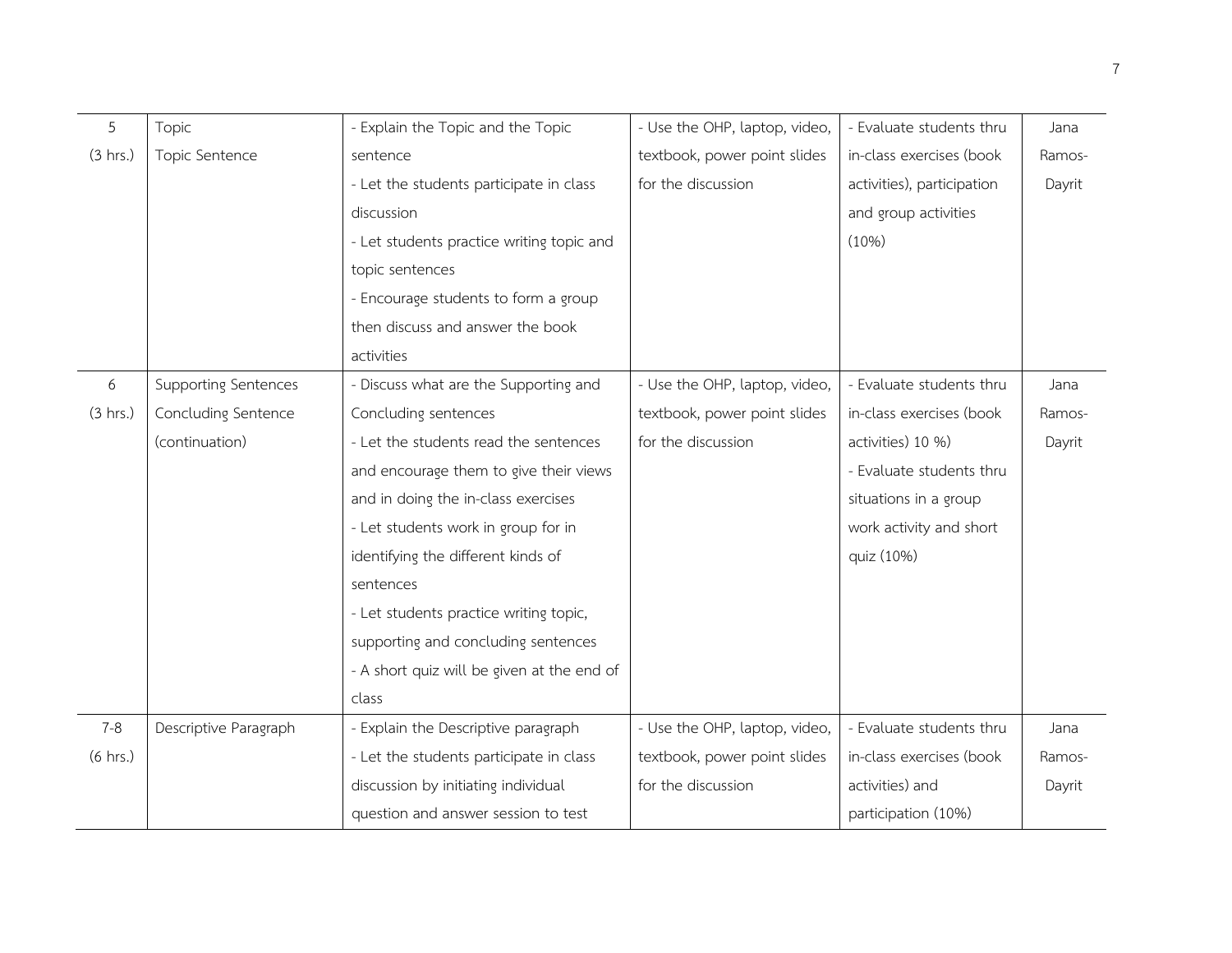|                    |                         | their understanding                         |                               | -- Evaluate students thru  |        |
|--------------------|-------------------------|---------------------------------------------|-------------------------------|----------------------------|--------|
|                    |                         | - Let students work in group and do the     |                               | group work activity and    |        |
|                    |                         | brainstorming activities given              |                               | short quiz (10%)           |        |
|                    |                         | Let the students identify and practice      |                               |                            |        |
|                    |                         | writing descriptive sentences               |                               |                            |        |
|                    |                         | - A short quiz will be given at the end of  |                               |                            |        |
|                    |                         | class                                       |                               |                            |        |
| $9 - 10$           | Cause and Effect        | - Explain when and how to use the           | - Use the OHP, laptop, video, | - Evaluate students thru   | Jana   |
| $(6 \text{ hrs.})$ | Paragraph               | Cause and Effect paragraph                  | textbook, power point slides  | situations in a role play  | Ramos- |
|                    |                         | - Let the students read, analyze and give   | for the discussion            | (10%)                      | Dayrit |
|                    |                         | feedback of the lesson                      | - Handout exam paper          | -Mid-term exam (20%)       |        |
|                    |                         | - Encourage students to answer some         |                               |                            |        |
|                    |                         | activities by writing a cause and effect    |                               |                            |        |
|                    |                         | situation                                   |                               |                            |        |
|                    |                         | - Initiate in-class exercises and role play |                               |                            |        |
|                    |                         | at the end of the class                     |                               |                            |        |
|                    |                         | - Let students take the mid-term exam       |                               |                            |        |
| $11 - 12$          | Argumentative Paragraph | - Discuss when and how to use the           | - Use the OHP, laptop, video, | - Evaluate students thru   | Jana   |
| $(6 \text{ hrs.})$ |                         | Argumentative Paragraph                     | textbook, power point slides  | in-class exercises (book   | Ramos- |
|                    |                         | - Let the students read the paragraph       | for the discussion            | activities) and short quiz | Dayrit |
|                    |                         | and encourage them to give their views      |                               | (10%)                      |        |
|                    |                         | and in doing the in-class exercises         |                               |                            |        |
|                    |                         | - Elaborate more about Argumentative        |                               |                            |        |
|                    |                         | paragraph by giving students situations     |                               |                            |        |
|                    |                         | to think and discuss about                  |                               |                            |        |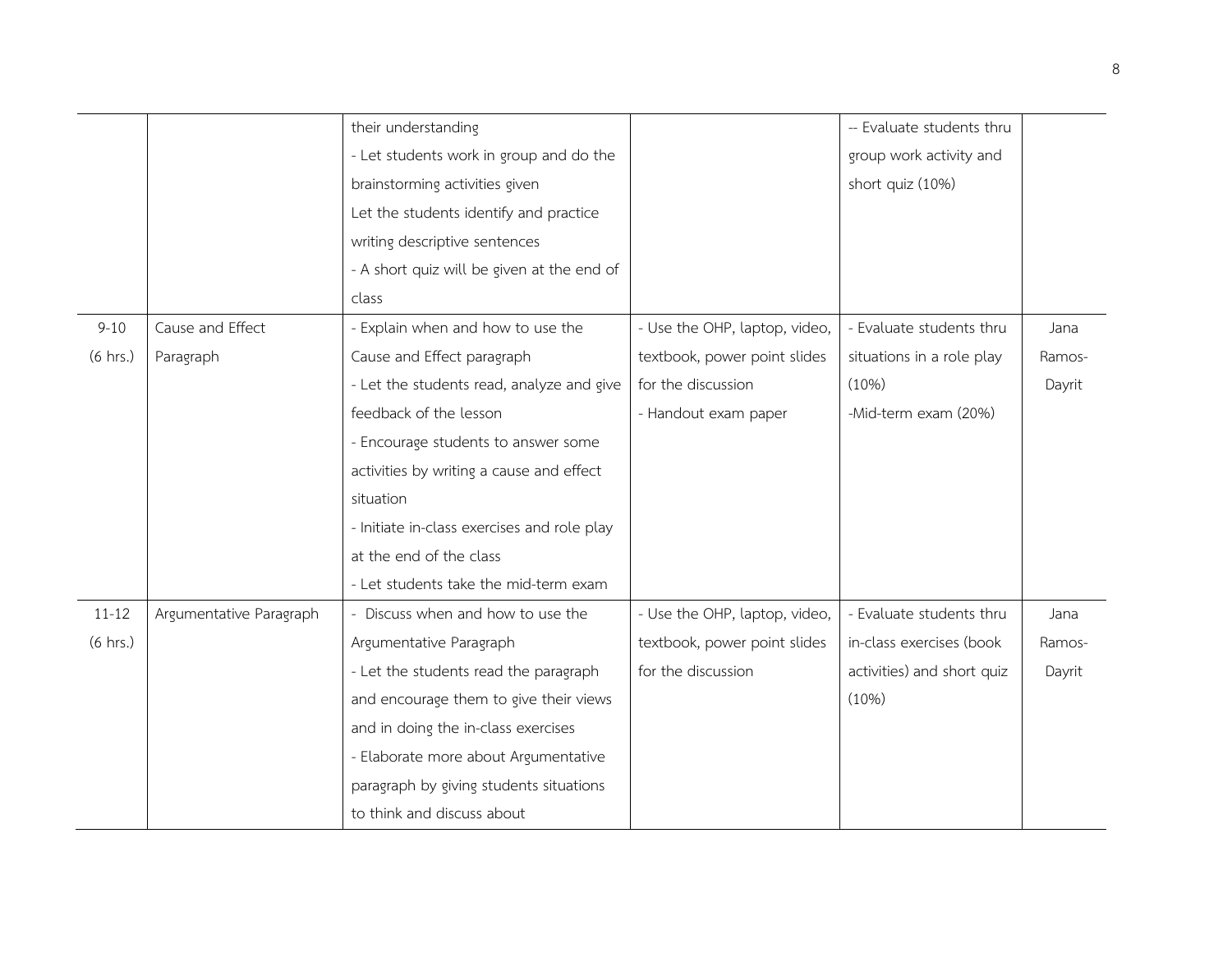|          |                                | - A short quiz will be given at the end of |                               |                           |        |
|----------|--------------------------------|--------------------------------------------|-------------------------------|---------------------------|--------|
|          |                                | class                                      |                               |                           |        |
| 13       | <b>Describing Trends</b>       | - Describe and discuss the different       | - Use the OHP, laptop, video, | - Evaluate students thru  | Jana   |
| (3 hrs.) | )Changes and Graph(            | types of charts, graphs and diagrams       | textbook, power point slides  | in-class exercises (book  | Ramos- |
|          |                                | - Let the students identify the different  | for the discussion            | activities) and           | Dayrit |
|          |                                | charts, graphs and diagrams as shown in    |                               | participation (10%)       |        |
|          |                                | the activities                             |                               |                           |        |
|          |                                | - Assist each students in describing the   |                               |                           |        |
|          |                                | charts based on situations given           |                               |                           |        |
|          |                                | - Let the students give their views and in |                               |                           |        |
|          |                                | doing the in-class exercises               |                               |                           |        |
|          |                                | - Encourage students to participate in     |                               |                           |        |
|          |                                | group work activities                      |                               |                           |        |
| 14       | <b>Business Report Writing</b> | - Guide and explain how to write a         | - Use the OHP, laptop, video, | - Evaluate students thru  | Jana   |
| (3 hrs.) |                                | <b>Business Report</b>                     | textbook, power point slides  | individual business       | Ramos- |
|          |                                | - Encourage students to give their own     | for the discussion            | report writing (20%)      | Dayrit |
|          |                                | views and ideas in writing a business      |                               |                           |        |
|          |                                | report                                     |                               |                           |        |
|          |                                | - Let the students work in group and       |                               |                           |        |
|          |                                | have them take their time in discussing    |                               |                           |        |
|          |                                | the topics given                           |                               |                           |        |
|          |                                | - Let the students analyze each in-class   |                               |                           |        |
|          |                                | exercises (book activity)                  |                               |                           |        |
| 15       | Review of the topics           | - Review content in all topics covered     | - Use the OHP, laptop, video, | - Evaluate students thru  | Jana   |
| (3 hrs.) |                                | for the final exam                         | textbook, power point slides  | in-class activities (book | Ramos- |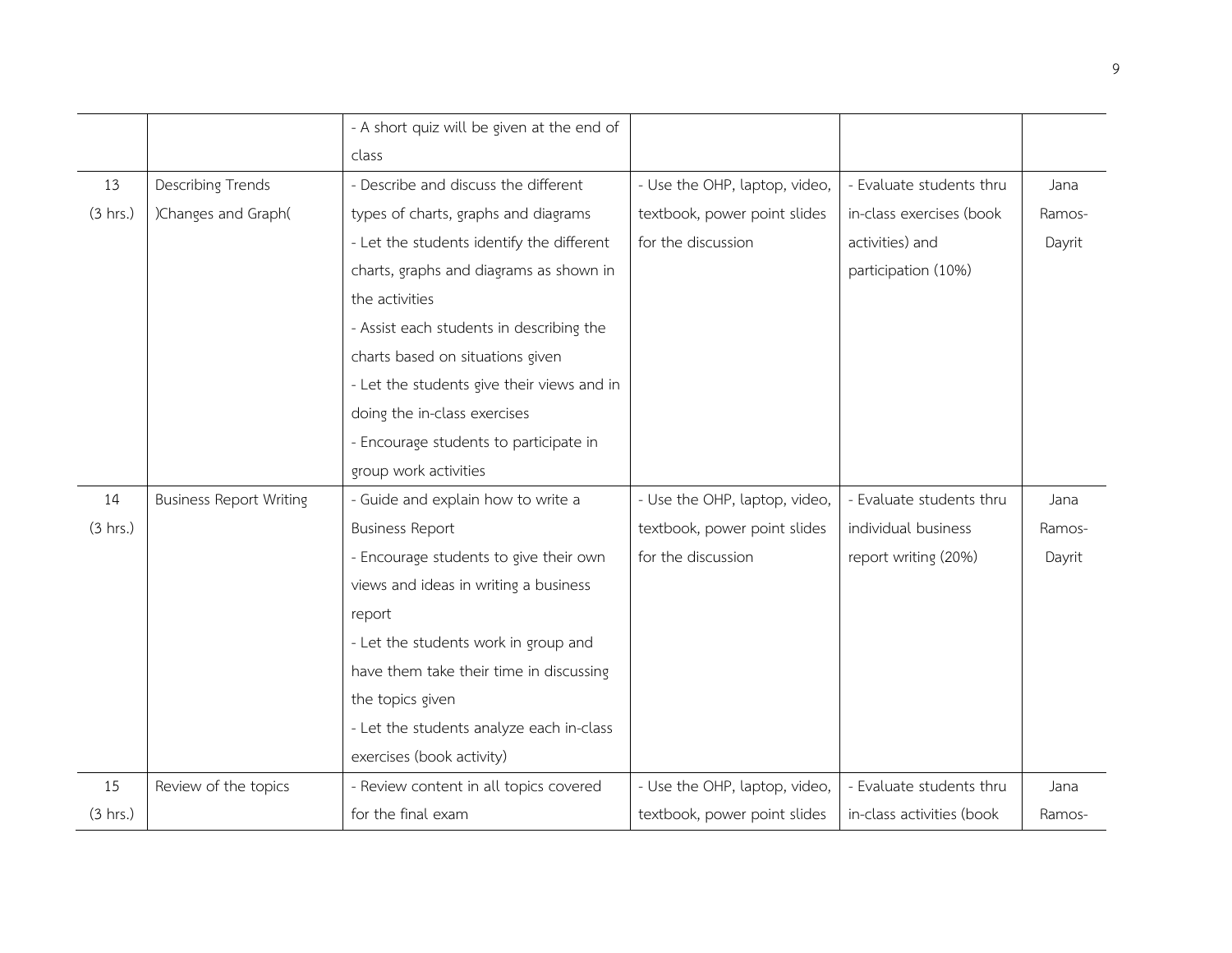|       |                   | - Initiate question and answer portion to | for the discussion           | activities)       | Dayrit |
|-------|-------------------|-------------------------------------------|------------------------------|-------------------|--------|
|       |                   | test students readiness                   |                              |                   |        |
|       |                   | - Let students play a game for the in-    |                              |                   |        |
|       |                   | class exercises                           |                              |                   |        |
|       |                   |                                           |                              |                   |        |
| 16    | Final Examination | - Final test paper                        | -Let students take the final | -Final exam (20%) | Jana   |
| (1.5) |                   |                                           | exam                         |                   | Ramos- |
| hrs.) |                   |                                           |                              |                   | Dayrit |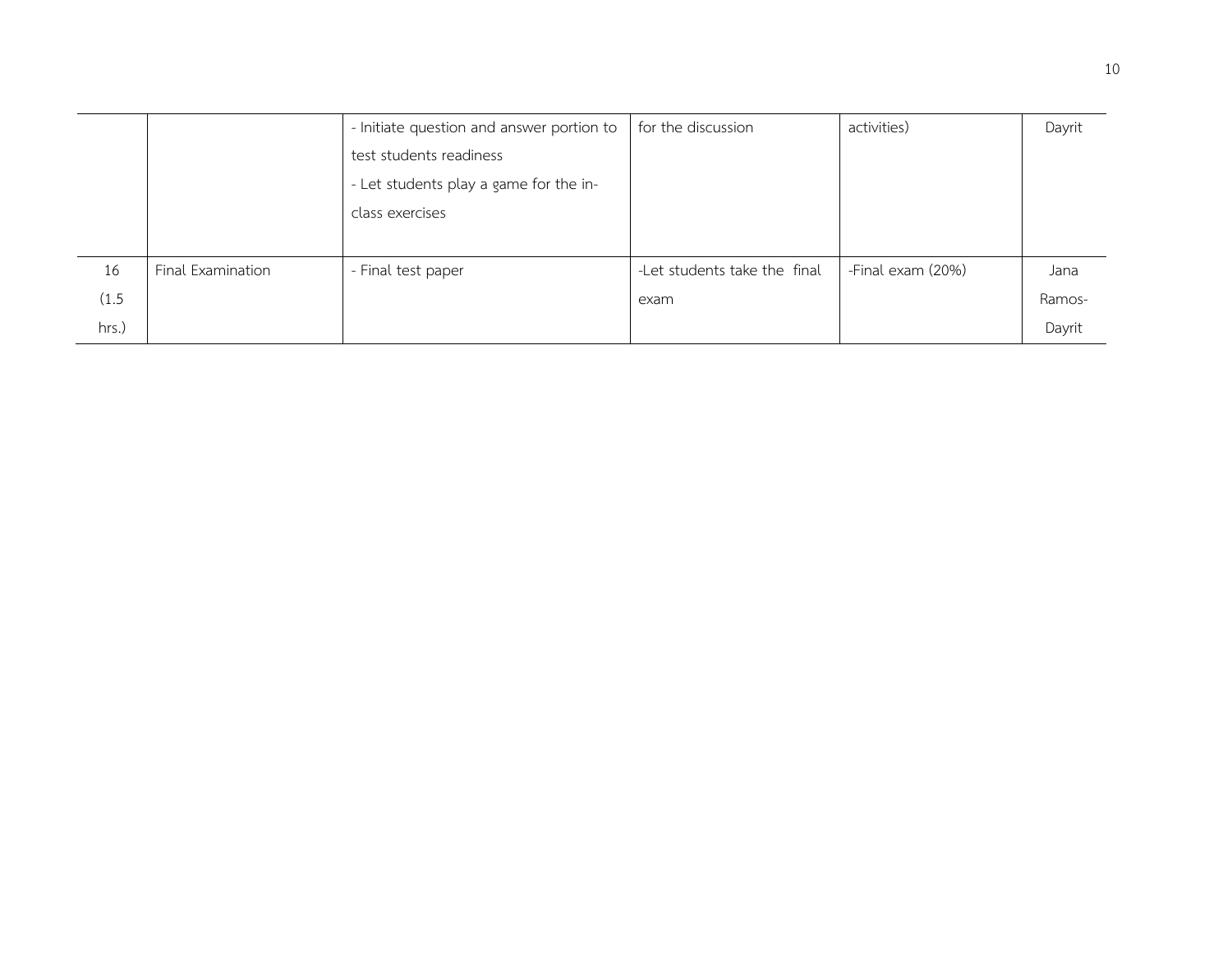### **5.2 Assessment and Evaluation**

#### **1) Assessment**

| Attendance and Participation | 20% |
|------------------------------|-----|
| Group Project                | 20% |
| Ouiz and Homework            | 20% |
| Midterm Exam                 | 20% |
| Final Exam                   | 20% |

## **2) Evaluation**

## **Non-referenced Assessment**

| Scores   | Grade          |
|----------|----------------|
| 90-100   | $\overline{A}$ |
| 85-89    | $B+$           |
| 75-84    | B              |
| 70-74    | $C+$           |
| 60-69    | $\mathsf{C}$   |
| 55-59    | $D+$           |
| 50-54    | D              |
| $0 - 50$ | F              |

### **6. Teaching and Learning Resources**

### **6.1 Required text**

Wilasinee Ploylearmsaeng( .2017 .)*Business Report Writing* .Bangkok :Graphic Site Media and Printing Solutions .

## **6.2 Essential references**

Desmond A .Gilling) .2013 .(The Essential Handbook for Business Writing. Canada :Greenlink Consultin. Dorothy E .Zemach and Lisa A .Rumisek) .2005 .(Academic Writing from Paragraph to Essay. Oxford : Macmillan Education.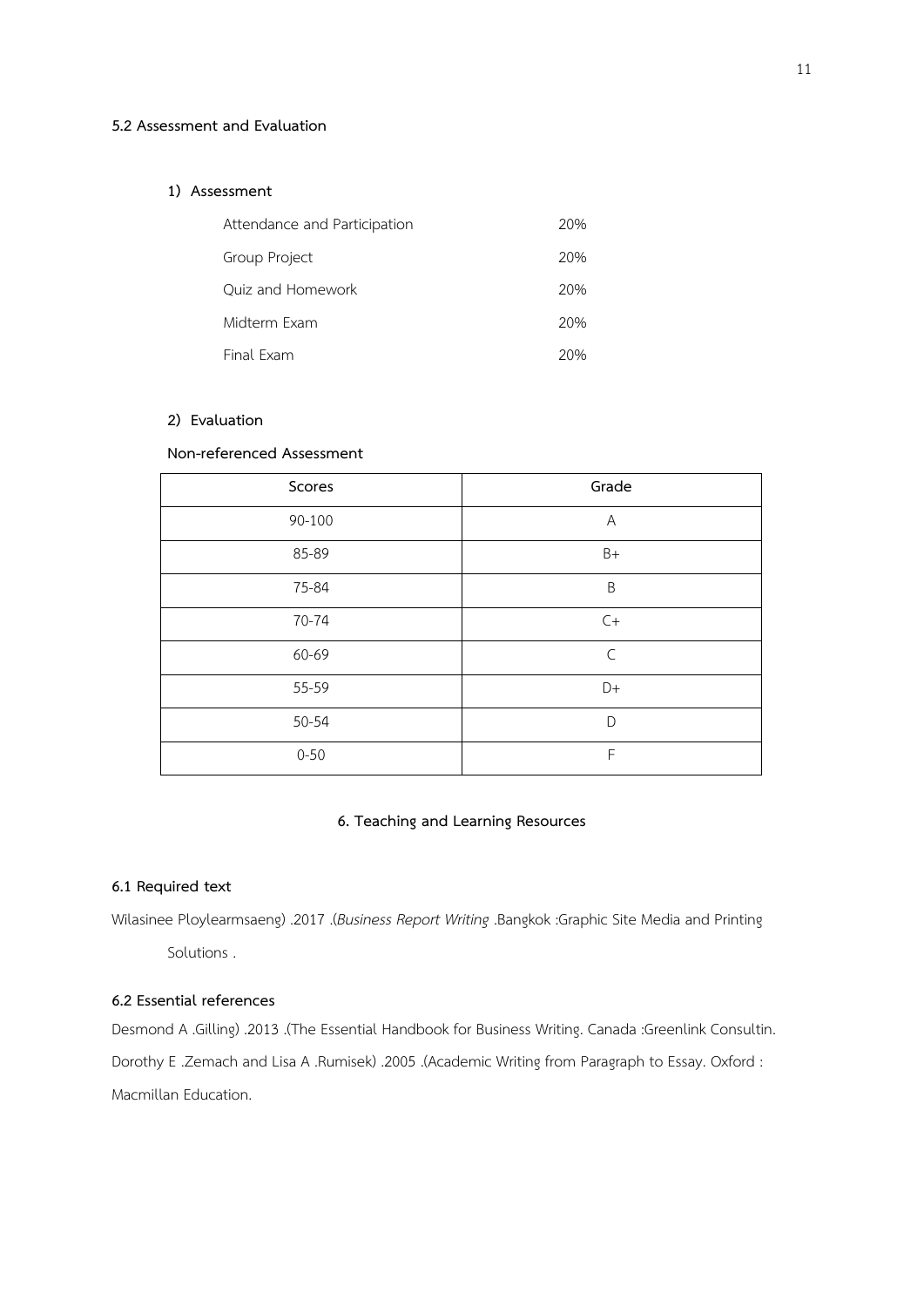### **6.3 Suggested references**

Linda Butler) .2006 .(Fundamentals of Academic Writing. USA :Pearson Education ESL.

Mary Ellen Guffey and Carolyn M .Seefe( .2008 .)*Business English* (10 ed .).USA :South-Western, Cengage Learning.

Mary Ellen Guffey and Carolyn M .Seefer( .2011 .)*Business English*( 11 ed .).USA :South-Western, Cengage Learning.

Patricia Wilcox Peterson( .2003 .)*Developing Writing :Writing Skills Practice Book for EFL.* Washington, DC : Office of English Language Program.

The Saylor Foundation( .n.d .).*Business English for Success* .Retrieved from Business Communication for Succes :https//:www.saylor.org/site/textbooks/Business%20Communication%20for%20Success.pdf

## **7. Course Evaluation and Improvement Processes**

### **7.1 Strategies for Obtaining Student Feedback on Quality of Teaching**

- 1. Formal evaluation by the university online and the Business English Program
- 2. Group and Class discussions

#### **7.2 Other Strategies for Evaluation of Teaching**

- 1. Independent feedback from students
- 2. Assessment of results achieved by students
- 3. Consultation with students' advisors

### **7.3 Processes for Improvement of Teaching**

- 1. Discussions with and feedback from colleagues
- 2. Classroom research
- 3. Expand knowledge through online teaching courses

4. Attend seminars and conferences to interact with delegates and attend presentations to improve knowledge on teaching strategies